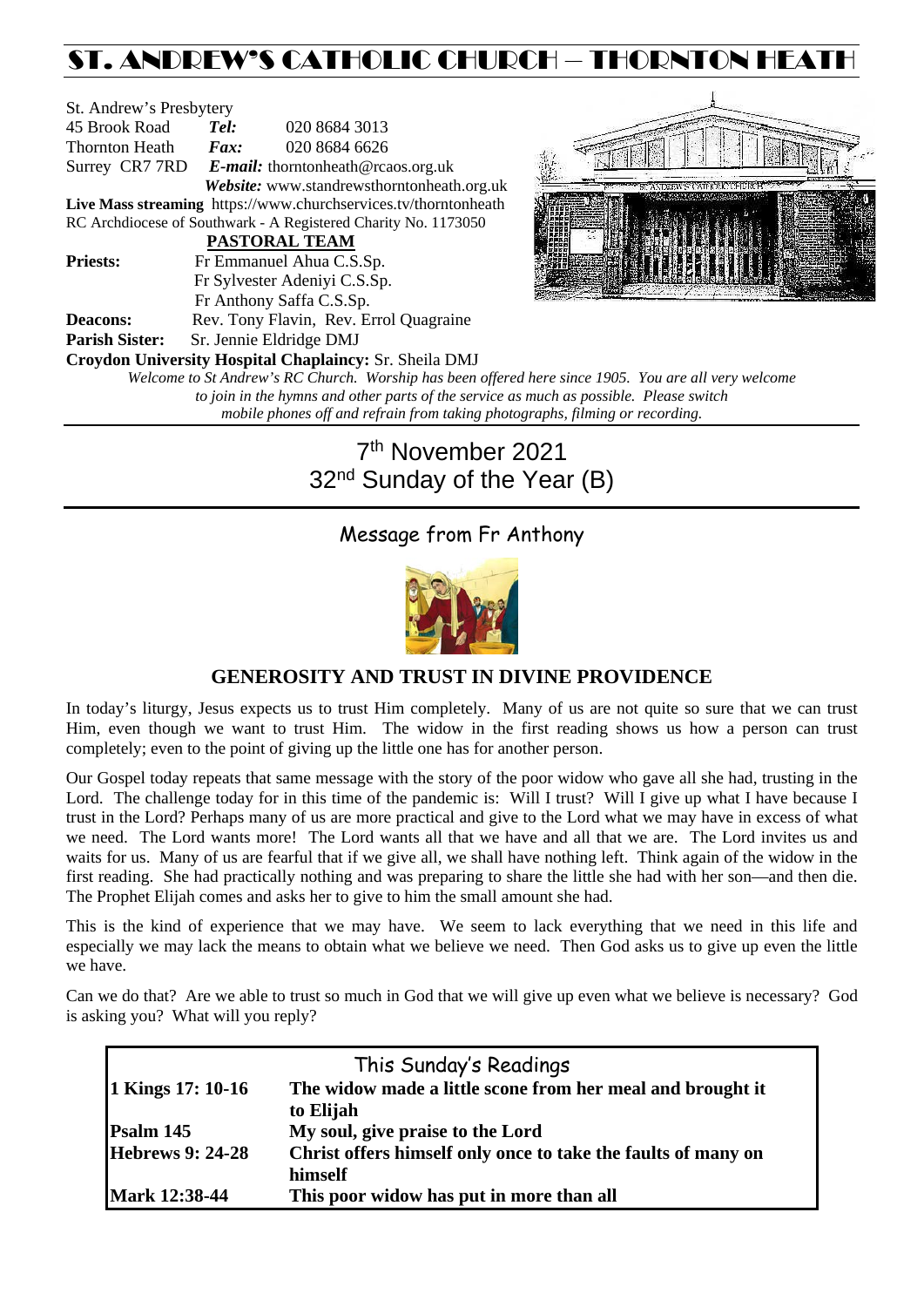# Diary for the Week

| UNIY JUI IIIC IVCCN                |                    |                                        |                                    |  |  |
|------------------------------------|--------------------|----------------------------------------|------------------------------------|--|--|
| Sunday 7 <sup>th</sup> November    |                    | 6.00pm (Saturday) First Mass of Sunday | For the people of the Parish       |  |  |
| $32nd$ Sunday of the Year          | 9.30am             | <b>Mass</b>                            | Jessica Mary Badu RIP Birthday     |  |  |
|                                    | 11.30am            | Mass                                   | Deceased Members Arthur Family RIP |  |  |
|                                    | 6.00 <sub>pm</sub> | <b>Mass</b>                            | November List                      |  |  |
|                                    | $7.00 - 9.00$ pm   | <b>Charismatic Prayer Group</b>        |                                    |  |  |
| Monday 8 <sup>th</sup> November    | 7.30am             | <b>Mass</b>                            | November List                      |  |  |
|                                    | 10.00am            | Mass                                   | Aleixo D'Souza RIP                 |  |  |
| Tuesday 9 <sup>th</sup> November   | 7.30am             | <b>Mass</b>                            | November List                      |  |  |
|                                    | 10.00am            | Mass                                   | Jessica and John Paul Rodigues -   |  |  |
|                                    |                    |                                        | Birthday & Wellbeing               |  |  |
| <b>Wednesday 10th November</b>     | 7.30am             | <b>Mass</b>                            | November List                      |  |  |
|                                    | 10.00am            | Mass                                   | <b>Sr Mary Martin RIP</b>          |  |  |
| Thursday 11 <sup>th</sup> November | 7.30am             | <b>Mass</b>                            | November List                      |  |  |
|                                    | 10.00am            | <b>Mass</b>                            | War Dead (F)                       |  |  |
| Friday 12 <sup>th</sup> November   | 7.30am             | <b>Mass</b>                            | November List                      |  |  |
|                                    | 10.00am            | <b>Mass</b>                            | Paul Etuka RIP                     |  |  |
|                                    | $10.30 - 12$ noon  | <b>Adoration</b>                       |                                    |  |  |
|                                    | <b>6.30pm</b>      | <b>Brownies/Guides (hall)</b>          |                                    |  |  |
| Saturday 13 <sup>th</sup> November | 9.30am             | Mass                                   | November List                      |  |  |
|                                    | $10.00 - 10.30$ am | <b>Confessions</b>                     |                                    |  |  |
|                                    | $5.00 - 5.30$ pm   | <b>Confessions</b>                     |                                    |  |  |
|                                    | 6.00 <sub>pm</sub> | <b>First Mass of Sunday</b>            | For the people of the Parish       |  |  |
| <b>Sunday 14th November</b>        | 9.30am             | <b>Mass</b>                            | November List                      |  |  |
| Remembrance Sunday                 | 11.30am            | Mass                                   | For the War Dead                   |  |  |
|                                    | 6.00 <sub>pm</sub> | <b>Mass</b>                            | Deceased Members Arthur Family RIP |  |  |
| World Day of the Poor              | $7.00 - 9.00$ pm   | <b>Charismatic Prayer Group</b>        |                                    |  |  |

Church cleaners: this week: Judie's Crew, next week: Fifi's Group

# St. Andrew's Parish Notices

# **FACEMASKS**

Please can we ask you to continue to use a face covering if you are able to and to use the hand sanitiser when entering our Church.

# **CAKE SALE: CONFIRMATION CANDIDATES**

Today, Sunday  $7<sup>th</sup>$  November, after the 9.30am Mass, this year's Confirmation candidates will be having a cake sale accompanied by teas and coffees in the hall. Proceeds to go to their two chosen charities "The Sickle Cell Society" and "Croydon Association for Young Single Homeless". Please do come along to give them your support and to enjoy a cake or two!

### **MASS SUNG IN LATIN DURING NOVEMBER**

During the month of November, the 11.30am Choir, the Mass will be sung in Latin.

### **DAN TURNER**

Having recently begun the second year of a three-year course of studies, Dan Turner, will, on Saturday 6<sup>th</sup> November, have his Candidacy for the Diaconate acknowledged by Archbishop John Wilson at Morning Prayer at Aylesford Priory. Later that same day, Dan will, all things being equal, be installed as a Lector, the first of two minor ministries on his diaconal journey.

Please pray that the Holy Spirit continues to help, direct and support both him and his family in this vocation.

# **MISSION APPEAL LAST WEEKEND**

Fr Tom Ryan would like to pass on his grateful thanks to everyone for the warm welcome he received last weekend when he attended our weekend masses to talk about the mission appeal in our parish for The Missionary Society of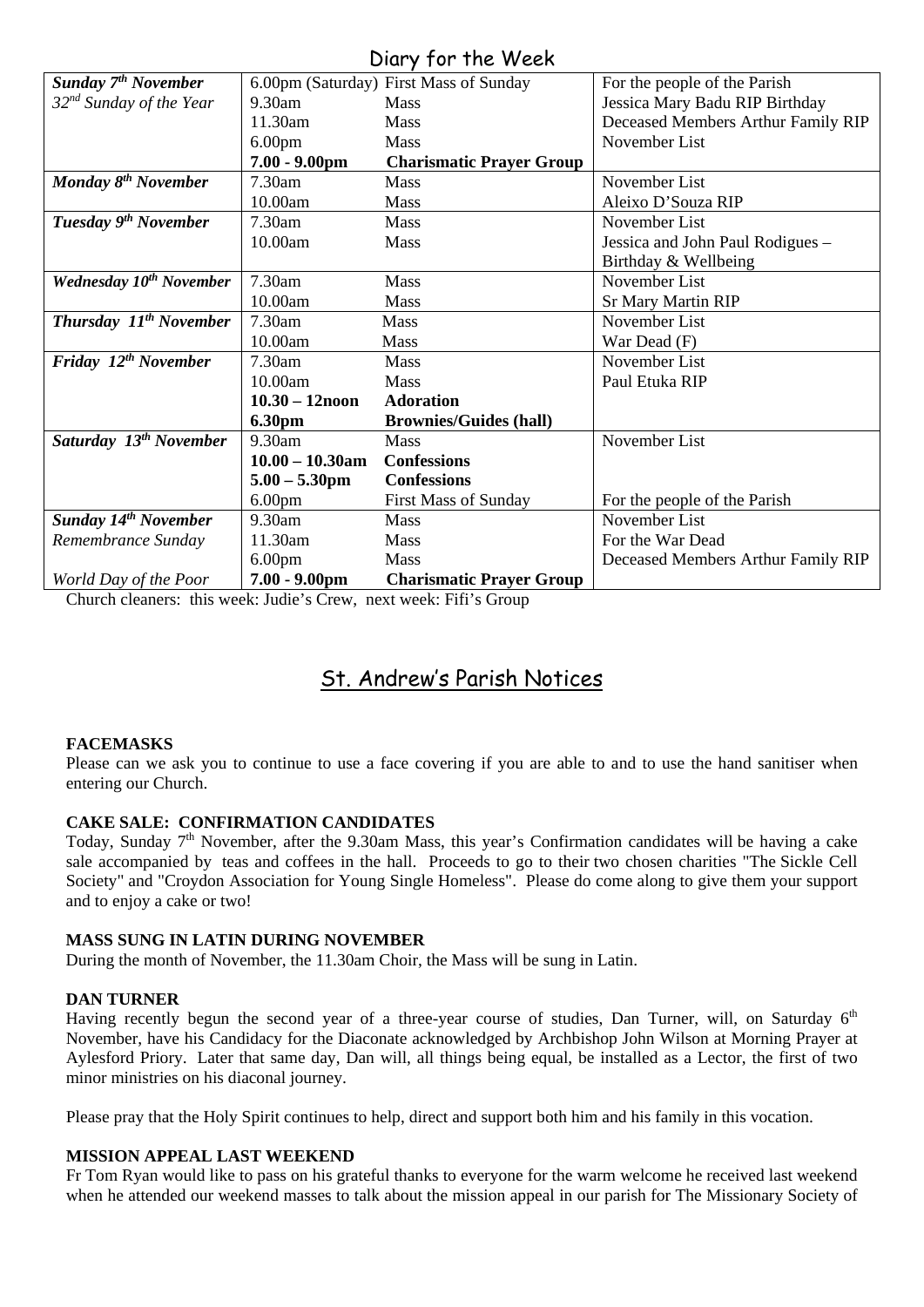St. Columban. There are still plenty of magazines and information in our porch that you are welcome to take home.

## **NOVEMBER PRAYERS FOR THE DECEASED**

During the month of November we particularly pray for those who have died. A list of the deceased whose funerals took place here at St Andrew's will be displayed in the front of the Altar. Anyone who has a relative or friend who has died elsewhere in the last year should give in their names and date of death to the office or to one of the Priests and the name will be added.

Please put the names in a Holy Souls envelope together with your offerings in the basket before the Altar from the beginning of November. These envelopes will be brought up during each Mass in the month of November. On Saturday 27<sup>th</sup> November at 9.30am we will hold our annual Mass for those who have died in the last year, we hope you can join us.

## **DBS CERTIFICATES FOR VOLUNTEERS**

Please could existing volunteers who need DBS (Disclosure and Barring) checks please email their full name to [thorntonheathsg1@safeguardrcaos.org.uk](mailto:thorntonheathsg1@safeguardrcaos.org.uk)

The online process will then be actioned. This includes; Eucharistic Ministers, Catechists for Children, Adult Altar Servers, Children's Liturgists and any parish group helpers for vulnerable adults or children. It is everyone's responsibility to ensure that our parish is a safe place and the DBS certificate issued must be through the RC Diocese of Southwark and not another body even if it is current and valid.

# ST ANDREW'S CHOIR

The Choir at St. Andrews warmly welcome parishioners who would like to join the choir. If you can play an instrument, read music or have a love for singing you are most welcome. For more details or to sign up please speak to one of the choir leaders after Mass.

## **CHARISMATIC PRAYER GROUP**

Please join us as our group has resumed prayer meetings every Sunday evening in the Church from 7.00 – 9.00pm. All are very welcome to come along and join us in praises, prayers, Bible studies and youth group ministry. For further details please call Stella on 07983 775879.

### **ADORATION**

Please come in and spend some time in the presence of Our Lord in the Blessed Sacrament for Adoration every Friday from 10.30am – 12noon.

### **SECOND COLLECTION FOR NEXT WEEK**

The second collection next week will be for the Archbishop's Administration Fund. This collection helps to meet the cost of the central administration of the diocese.

### **ALL NATIONS CATHOLIC CHARISMATIC GROUP UK - FOODBANK**

The group have launched a food bank project in order to help families who are in need of extra help with regards to some food items. This will be held in St Andrew's hall every second Saturday every month until the end of the year. The next one will be on Saturday  $13<sup>th</sup>$  November approximately from  $12.00 - 1.00$ pm. We would welcome any food donations, tinned, dry packets, etc. Please see the poster in the porch for more info and contact details. If you know of any families who may benefit from this, please let them know.

### **ROSARY GROUP**

We have re-started our Rosary Group in the Church. If you would like to join us, please do come along Monday to Saturday after the 10am Mass during the week and on Saturdays after the 9.30am Mass. All are very welcome.

### **REPOSITORY**

The Repository will be open after the 9.30am and 11.30am Masses on Sunday. We have some 2022 calendars and Christmas cards already in so please visit to make your purchases early.

### **CHURCH CLEANERS WANTED URGENTLY**

We really need more people to help with the task of cleaning God's house. Especially over the past year the burden has fallen on just a few who are having to cope on their own so if you can spare an hour or two and would like to help by joining one of our groups, please contact Fifi on 07932 764273. Thank you.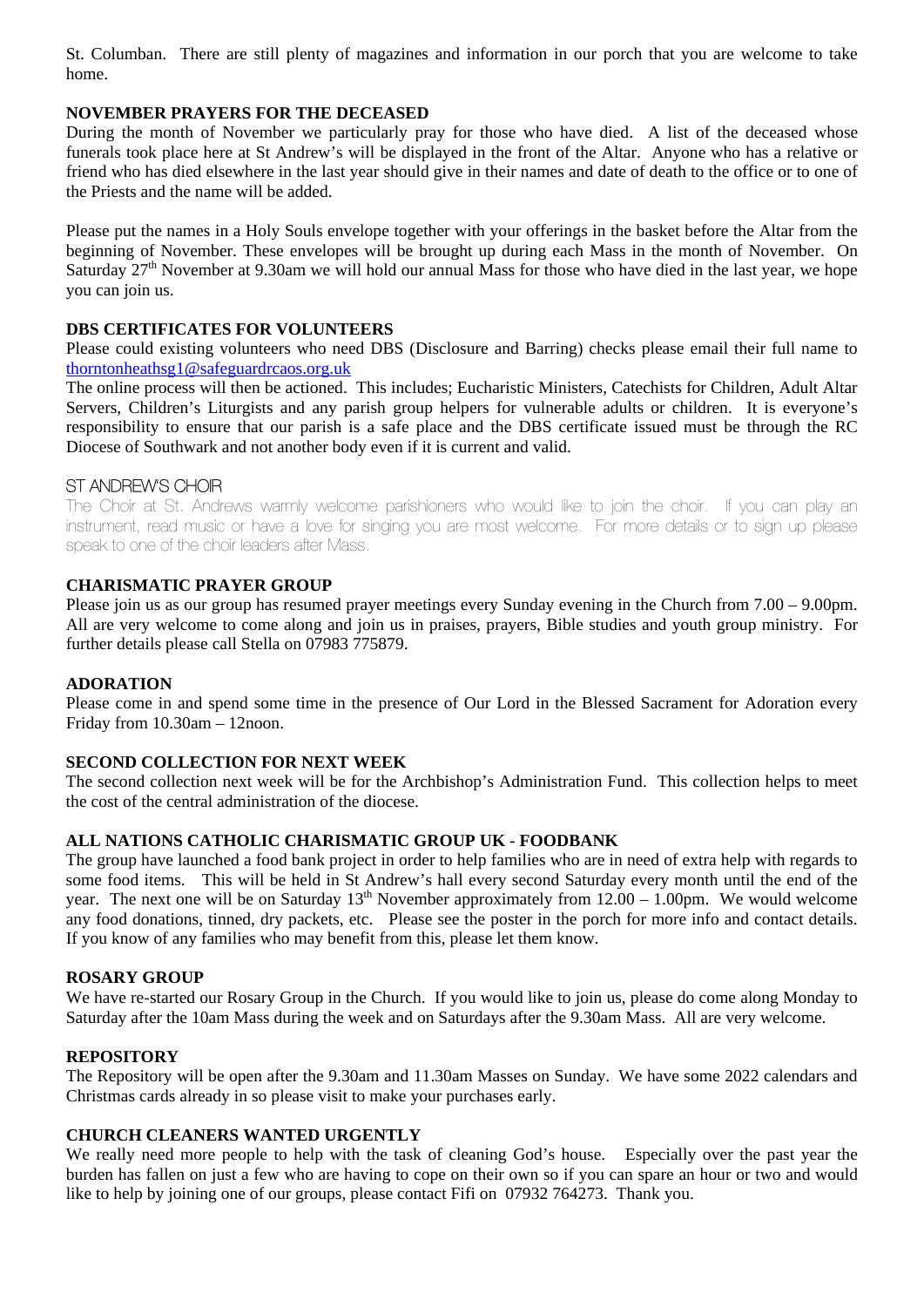# **CATHOLIC RESPONSE TO CLIMATE CHANGE**

The Archdiocese of Southwark is delighted to formally announce that it is divesting from fossil fuels to protect our impact upon the environment. The head of the Catholic Church in England and Wales, Cardinal Vincent Nicholls, has written to the Prime Minister asking him to support poor and vulnerable communities facing "devastating effects of climate change". Pope Francis calls on the political decision makers who will meet at COP26 in Glasgow to urgently provide effective responses to the present ecological crisis and in this way to offer concrete hope to future generations.

# **ST ANDREW'S CHURCH SYNODAL PROCESS**

Pope Francis has called a Synod of bishops to meet in October 2023. The Theme of this Synod is not dogma or structure it is unique "Listening to the Holy Spirit". Every Catholic in the world is called to participate by a common process of sharing the Gospel. Every voice and opinion is valid. The First stage is "What is the Holy Spirit saying to us, here in Thornton Heath in this parish of St. Andrew's?". There are three topics, Communion, Participation, and Mission. This is what is planned over the next three weeks. We will take one of these and we are encouraged to share with honesty, and openness about real life experiences and to reflect on what the Holy Spirit might be revealing in what we share with one another.

- 1. Next Thursday Evening **November 11th** those who wish to meet in the parish hall from **7.30pm - 9pm** to prayerfully use the process
- 2. Individuals and groups can also do this through prayerfully following the process which is printed on the sheet in the newsletter. There is an email address [standrewssynodprocess2021@gmail.com](mailto:standrewssynodprocess2021@gmail.com) to which all responses from the parish of St.Andrew' s can be sent. If you do not wish to be part of the "parish listening", responses can be sent directly to the diocese at [synod@rcaos.org.uk](mailto:synod@rcaos.org.uk)

We will give a short feedback in the newsletter on the Sunday after every meeting. We have a month to submit the parish response (not a lot of time).

# **FEEDBACK FROM THE WEEK ONE (1) SHARING ON: COMMUNION. 28TH OCTOBER, 2021**

The Church is Catholic because she is sent to all, in order to bring together the whole human family under the one Leadership of Christ and in the unity of His Spirit. With this background, the following questions where shared.

# **Questions**

- 1. What are the ways in which your parish most successfully brings people together?
	- $\triangleright$  Through our Eucharistic celebration where parishioners gather together in Prayer
	- $\triangleright$  Through the different prayer, social and Faith teaching/sharing groups in the parish
	- $\triangleright$  Through the celebration of the sacraments of Baptism, Confirmation and Holy Matrimony
- 2. In which areas of parish life (liturgical, charitable, social etc) does your parish feel and act as one?
	- With the Liturgy we come together to share in the ONE BREAD AND ONE CHALICE OF CHRIST.
	- $\triangleright$  By visiting the poor
	- $\triangleright$  By feeding the poor and less privileged through our food bank
	- $\triangleright$  Through celebration of different anniversaries, and funerals.
	- Sharing of Tea and Coffee together after Holy Mass.
	- During festive seasons like Easter and Christmas
- 3. In which areas of parish (liturgical, charitable, social etc.) are you able to discern the presence and movement of the Holy Spirit?
	- Through Eucharistic Adoration/ Benediction
	- Through music from our Hymnals, CDs and live Streaming Services
- 4. How is the Holy Eucharistic the main focal point for your Parish?
	- $\triangleright$  When we share in the one bread and one chalice of Christ as a sign of our unity.
- 5. Is the parish the sole locus for communion in your area?
	- $\triangleright$  YES.
	- $\triangleright$  We also have St. James the Great School who also share in our communion.
	- $\triangleright$  Through hospital visitation also.